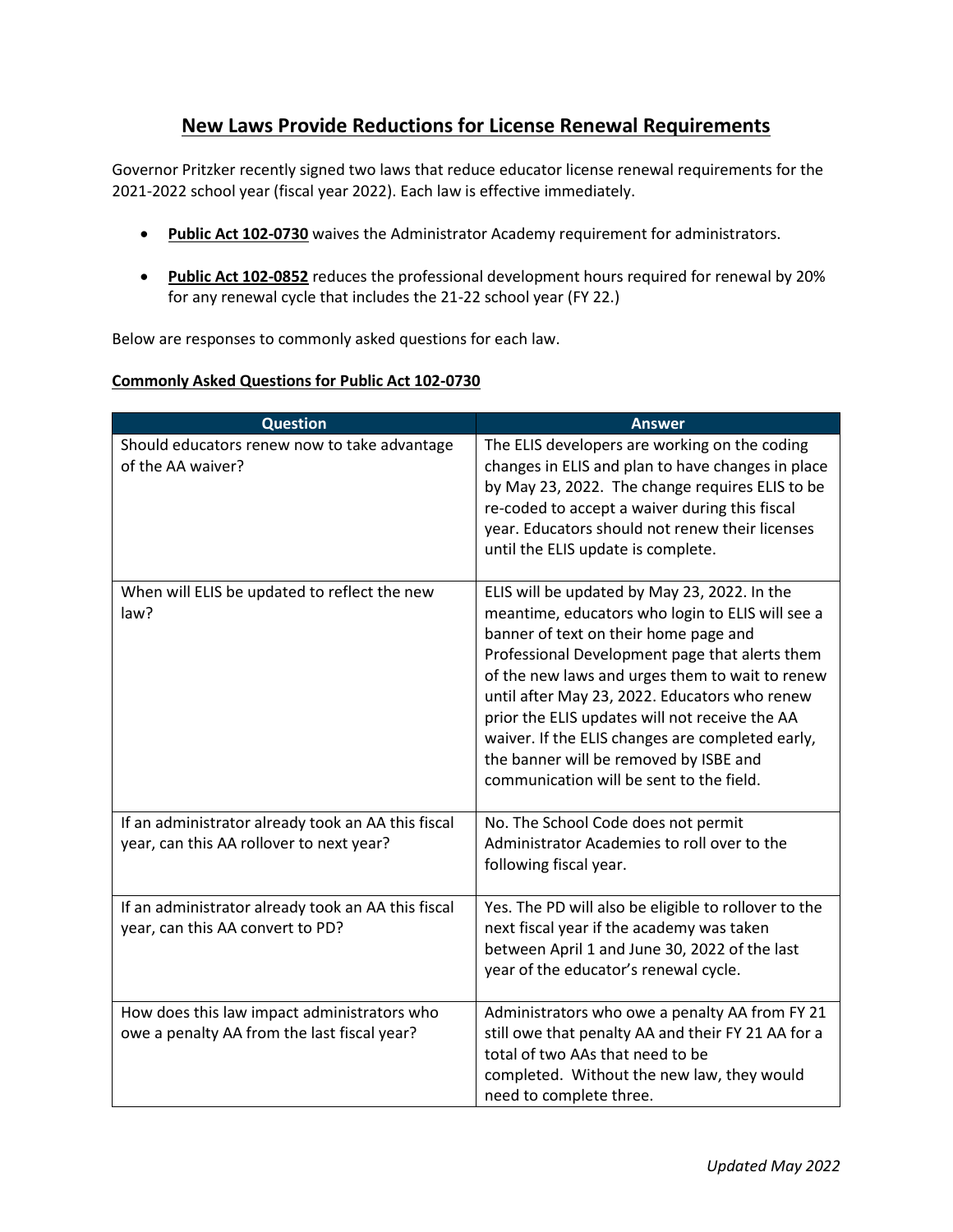| What if an educator already renewed their                                                                         | The law is only applicable to individuals who have                                                                                                                                                                                          |
|-------------------------------------------------------------------------------------------------------------------|---------------------------------------------------------------------------------------------------------------------------------------------------------------------------------------------------------------------------------------------|
| license during this fiscal year?                                                                                  | not yet renewed their license.                                                                                                                                                                                                              |
| Does the Administrator Academy exemption<br>apply to Illinois principal and superintendent<br>program completers? | No, the exemption is only for license renewal.<br>Individuals going through principal and<br>superintendent programs must still complete the<br>evaluator training Administrative Academy since<br>it is part of their preparation program. |

## **Commonly Asked Questions for Public Act 102-0852**

| <b>Question</b>                                                               | <b>Answer</b>                                                                                                                                                                                                                                                                                                                                                                                                                                                                                  |
|-------------------------------------------------------------------------------|------------------------------------------------------------------------------------------------------------------------------------------------------------------------------------------------------------------------------------------------------------------------------------------------------------------------------------------------------------------------------------------------------------------------------------------------------------------------------------------------|
| Should educators renew now to take advantage<br>of the PD Reduction?          | The ELIS developers are working on the coding<br>changes in ELIS and plan to have changes in place<br>by May 23, 2022. The change requires ELIS to be<br>re-coded to provide educators with a 20%<br>reduction of the hours they owe. Educators<br>should not renew their licenses until the ELIS<br>update is complete.                                                                                                                                                                       |
| When will ELIS be updated to reflect the new<br>law?                          | ELIS will be updated by May 23, 2022. In the<br>meantime, educators who login to ELIS will see a<br>banner of text on their home page and<br>Professional Development page that alerts them<br>of the new laws and urges them to wait to renew<br>until after May 23, 2022. Educators who renew<br>prior the ELIS updates will not receive the PD<br>reduction. If the ELIS changes are completed<br>early, the banner will be removed by ISBE and<br>communication will be sent to the field. |
| What if an educator already renewed their<br>license during this fiscal year? | The law is only applicable to individuals who have<br>not yet renewed their license.                                                                                                                                                                                                                                                                                                                                                                                                           |
| What will this change look like in ELIS?                                      | Educators who work in a teaching,<br>administrative, or school support personnel<br>position during the 2021-2022 school year will<br>receive a credit on their professional<br>development page that is a 20% reduction based<br>on the professional development hours.                                                                                                                                                                                                                       |
| Who is eligible for the reduction?                                            | Any educator who meets the following<br>criteria will receive a PD credit for FY 22<br>$(SY 21-22)$ :<br>Educator holds a professional<br>$\circ$<br>educator license (PEL)<br>License was issued on or before<br>$\circ$<br>June 30, 2021 and includes FY 22<br>as part of their 5-year cycle                                                                                                                                                                                                 |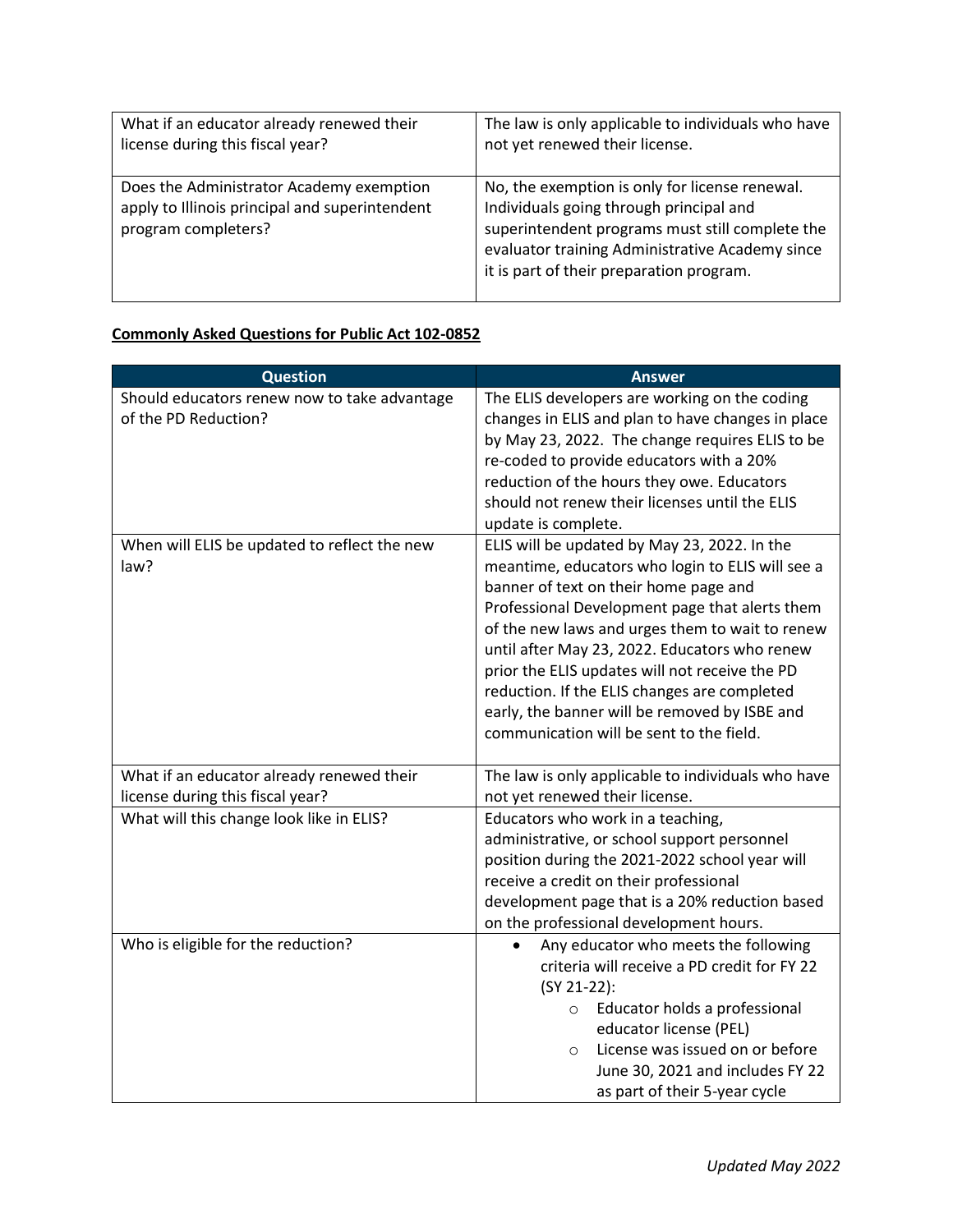|                                                                                                                                                                                                                                                                                                                                           | Educator was employed in a<br>$\circ$<br>public, charter, or state-operated<br>school during FY 22 (school year<br>2021-2022) and reported by their<br>district as a teacher,<br>administrator, or school support<br>personnel for FY 22/SY 2021-<br>2022<br>If the license is up for renewal<br>$\circ$<br>this year, the license has not yet<br>been renewed.                                                               |
|-------------------------------------------------------------------------------------------------------------------------------------------------------------------------------------------------------------------------------------------------------------------------------------------------------------------------------------------|-------------------------------------------------------------------------------------------------------------------------------------------------------------------------------------------------------------------------------------------------------------------------------------------------------------------------------------------------------------------------------------------------------------------------------|
| If an educator holds a renewable license or<br>approval other than a professional educator<br>licensure (PEL), (e.g., an Educator License with<br>Stipulations endorsed for Transitional Bilingual<br>Educator or an Educator License with Stipulations<br>endorsed for Career and Technical Educator)<br>what reduction do they receive? | The law is specific to PEL holders. If educators do<br>not hold a PEL, they are not eligible for a<br>reduction.                                                                                                                                                                                                                                                                                                              |
| Are holders of substitute teaching licenses or<br>paraprofessional licenses eligible for a waiver?                                                                                                                                                                                                                                        | These licenses do not require PD, so no reduction<br>will be given to these license holders.                                                                                                                                                                                                                                                                                                                                  |
| By how many hours will educators' professional<br>development requirements be reduced?                                                                                                                                                                                                                                                    | Teachers: 24 hours<br>$\bullet$<br>School Support Personnel: 24 hours<br>Administrators: 20 hours (because<br>$\bullet$<br>administrators need 100 hours for<br>renewal)<br><b>Educators who hold active National</b><br>$\bullet$<br><b>Board for Professional Teaching</b><br>Standards (NBPTS) certification at any<br>time during their license cycle: 12 hours<br>(because these educators need 60 hours<br>for renewal) |
| What if an educator's employment position is<br>listed incorrectly in ELIS?                                                                                                                                                                                                                                                               | Educators must contact their school district and<br>ask them to update the position in the<br><b>Employment Information System. Educators</b><br>should then email pdprovider@isbe.net and<br>include their name, IEIN, and a request for the PA<br>102-0852 20% PD reduction be added to their<br>ELIS account.                                                                                                              |
| If an educator already completed all required PD<br>hours for their cycle, how does this waiver impact<br>them?                                                                                                                                                                                                                           | PD completed by the educator between April 1<br>and June 30 of the last year of their license cycle<br>can be rolled over to the next license cycle if the<br>20% reduction caused the educator to have more                                                                                                                                                                                                                  |